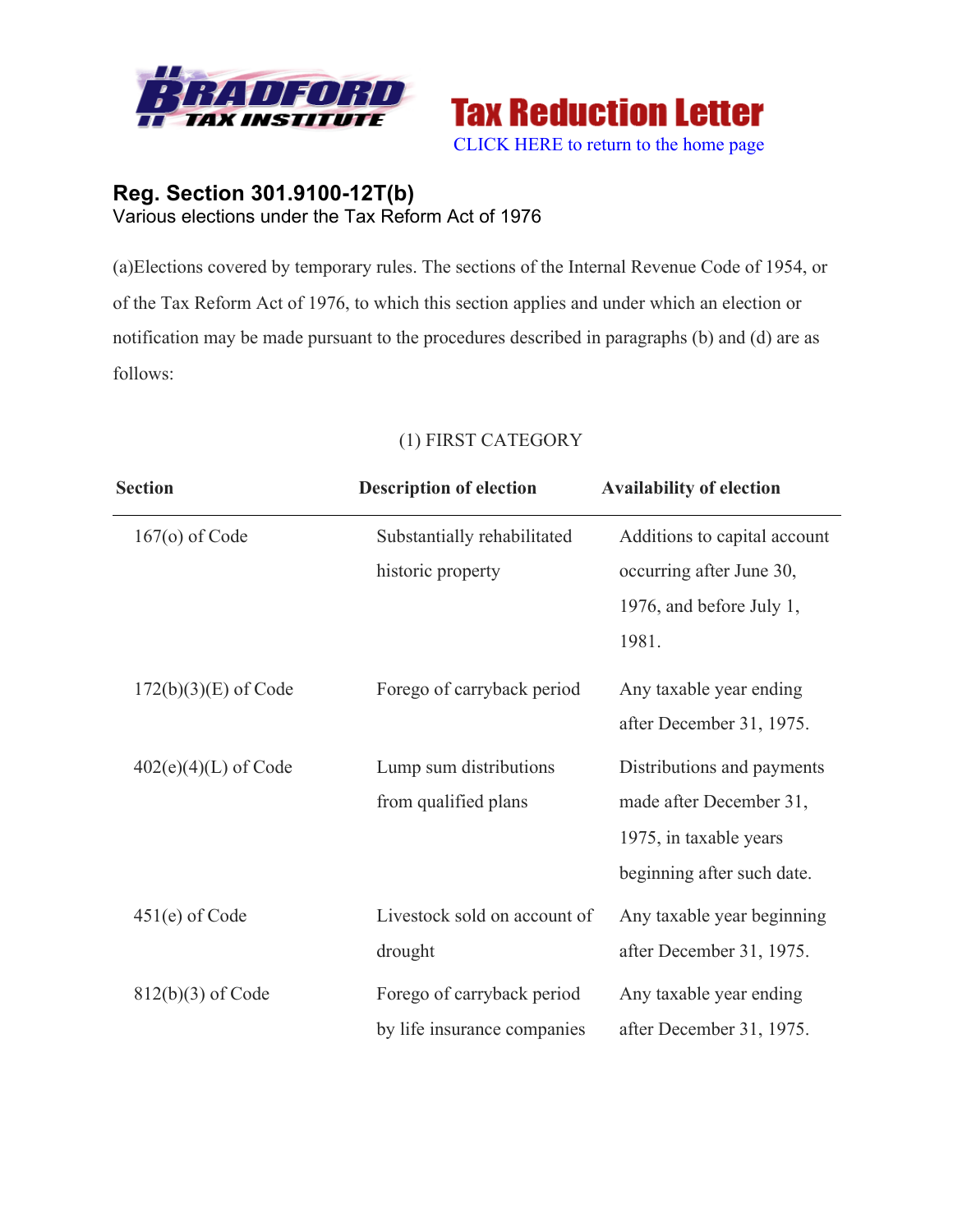| 819A of Code        | Contiguous country branches | All taxable years beginning |
|---------------------|-----------------------------|-----------------------------|
|                     | of domestic life insurance  | after December 31, 1975.    |
|                     | companies                   |                             |
| $825(d)(2)$ of Code | Forego of carryback period  | Any taxable year ending     |
|                     | by mutual insurance         | after December 31, 1975.    |
|                     | companies.                  |                             |
| $911(e)$ of Code    | Foregoing of benefits of    | All taxable years beginning |
|                     | section 911                 | after December 31, 1975.    |

## (2) SECOND CATEGORY

| $185(d)$ of Code | Amortization of railroad        | All taxable years beginning |
|------------------|---------------------------------|-----------------------------|
|                  | grading and tunnel bores.       | after December 31, 1974.    |
| 1057 of Code     | Transfer to foreign trusts etc. | Any transfer of property    |
|                  |                                 | after October 2, 1975.      |

(b)Time for making election or serving notice.

(1) Category (1). A taxpayer may make an election under any section referred to in paragraph (a)(1) of this section for the first taxable year for which the election is required to be made or for the taxable year selected by the taxpayer when the choice of the taxable year is optional. The election must be made by the later of the time, including extensions thereof, prescribed by law for filing income tax returns for such taxable year or March 8, 1977.

(2) Category (2). A taxpayer may make an election under any section referred to in paragraph (a)(2) for the first taxable year for which the election is allowed or for the taxable year selected by the taxpayer when the choice of the taxable year is optional. The election must be made (i) for any taxable year ending before December 31, 1976, for which a return has been filed before January 31, 1977, by filing an amended return, provided that the period of limitation for filing claim for credit or refund of overpayment of tax, determined from the time the return was filed, has not expired or (ii) for all other years by filing the income tax return for the year for which the election is made not later than the time, including extensions thereof, prescribed by law for filing income tax returns for such year. However, an organization which has its exempt status under section